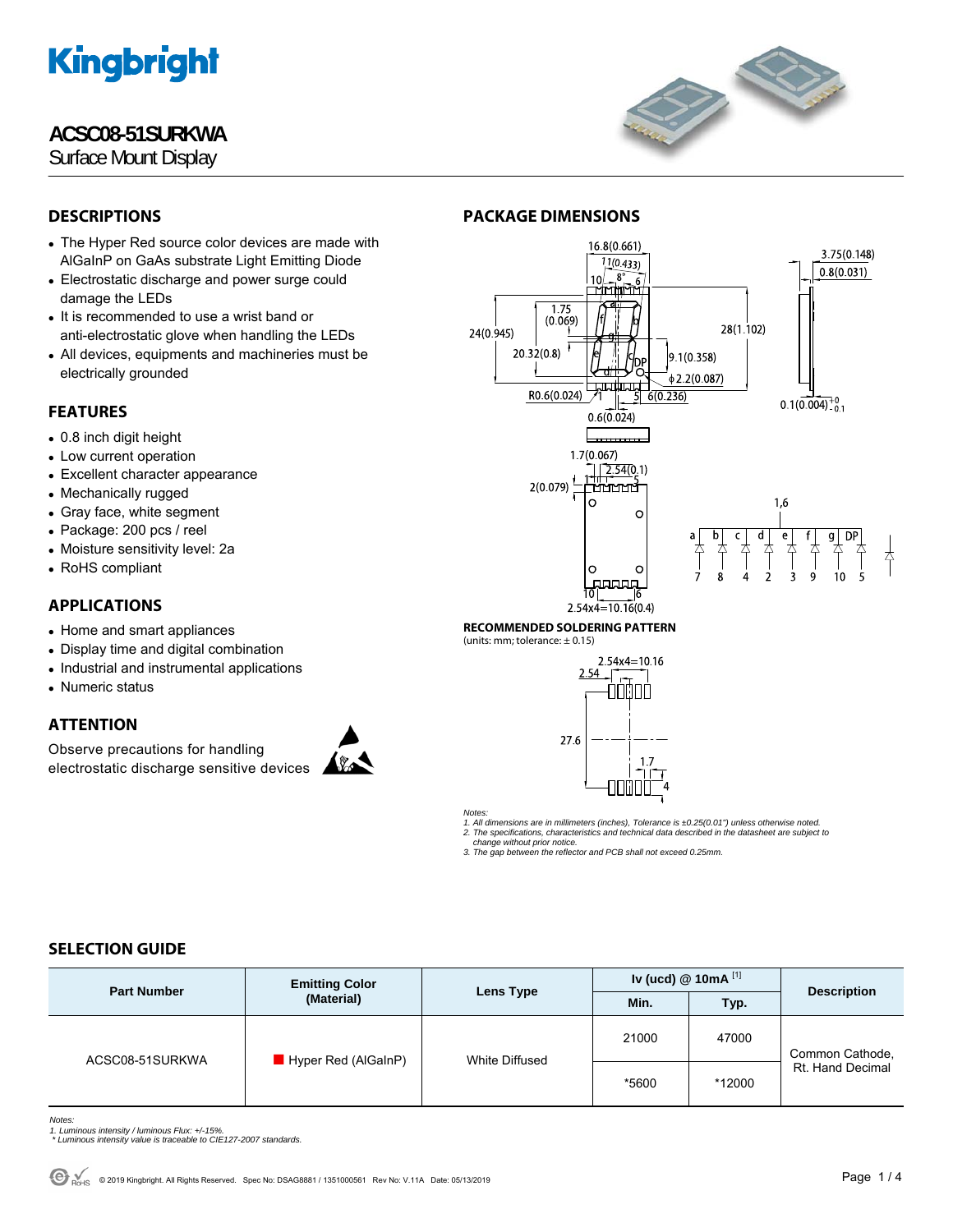### **ELECTRICAL / OPTICAL CHARACTERISTICS at T<sub>A</sub>=25°C**

| <b>Parameter</b>                                         | Symbol                       |                       | Value                    |                          |      |
|----------------------------------------------------------|------------------------------|-----------------------|--------------------------|--------------------------|------|
|                                                          |                              | <b>Emitting Color</b> | Typ.                     | Max.                     | Unit |
| Wavelength at Peak Emission $I_F = 10mA$                 | $\lambda_{\rm peak}$         | Hyper Red             | 645                      | $\overline{\phantom{a}}$ | nm   |
| Dominant Wavelength $I_F = 10mA$                         | $\lambda_{\mathsf{dom}}$ [1] | Hyper Red             | 630                      | $\overline{\phantom{a}}$ | nm   |
| Spectral Bandwidth at 50% $\Phi$ REL MAX<br>$I_F = 10mA$ | Δλ                           | Hyper Red             | 28                       | $\overline{\phantom{a}}$ | nm   |
| Capacitance                                              | C                            | Hyper Red             | 35                       | $\overline{\phantom{a}}$ | pF   |
| Forward Voltage $I_F = 10mA$                             | $V_F$ <sup>[2]</sup>         | Hyper Red             | 1.85                     | 2.35                     | V    |
| Reverse Current ( $V_R$ = 5V)                            | $I_R$                        | Hyper Red             | $\overline{\phantom{a}}$ | 10                       | μA   |

*Notes:* 

1. The dominant wavelength (λd) above is the setup value of the sorting machine. (Tolerance λd : ±1nm. )<br>2. Forward voltage: ±0.1V.<br>3. Wavelength value is traceable to CIE127-2007 standards.<br>4. Excess driving current and

**ABSOLUTE MAXIMUM RATINGS at T<sub>A</sub>=25°C** 

| Parameter                               | Symbol                  | Value          | Unit        |
|-----------------------------------------|-------------------------|----------------|-------------|
| Power Dissipation                       | $P_D$                   | 75             | mW          |
| Reverse Voltage                         | $V_R$                   | 5              | V           |
| Junction Temperature                    | $\mathsf{T}_j$          | 115            | °C          |
| <b>Operating Temperature</b>            | $T_{op}$                | $-40$ to $+85$ | $^{\circ}C$ |
| Storage Temperature                     | $T_{\text{stg}}$        | $-40$ to $+85$ | $^{\circ}C$ |
| DC Forward Current                      | ΙF                      | 30             | mA          |
| Peak Forward Current                    | $I_{FM}$ <sup>[1]</sup> | 185            | mA          |
| Electrostatic Discharge Threshold (HBM) | $\overline{a}$          | 3000           | V           |

Notes:<br>1. 1/10 Duty Cycle, 0.1ms Pulse Width.<br>2. Relative humidity levels maintained between 40% and 60% in production area are recommended to avoid the build-up of static electricity – Ref JEDEC/JESD625-A and JEDEC/J-STD-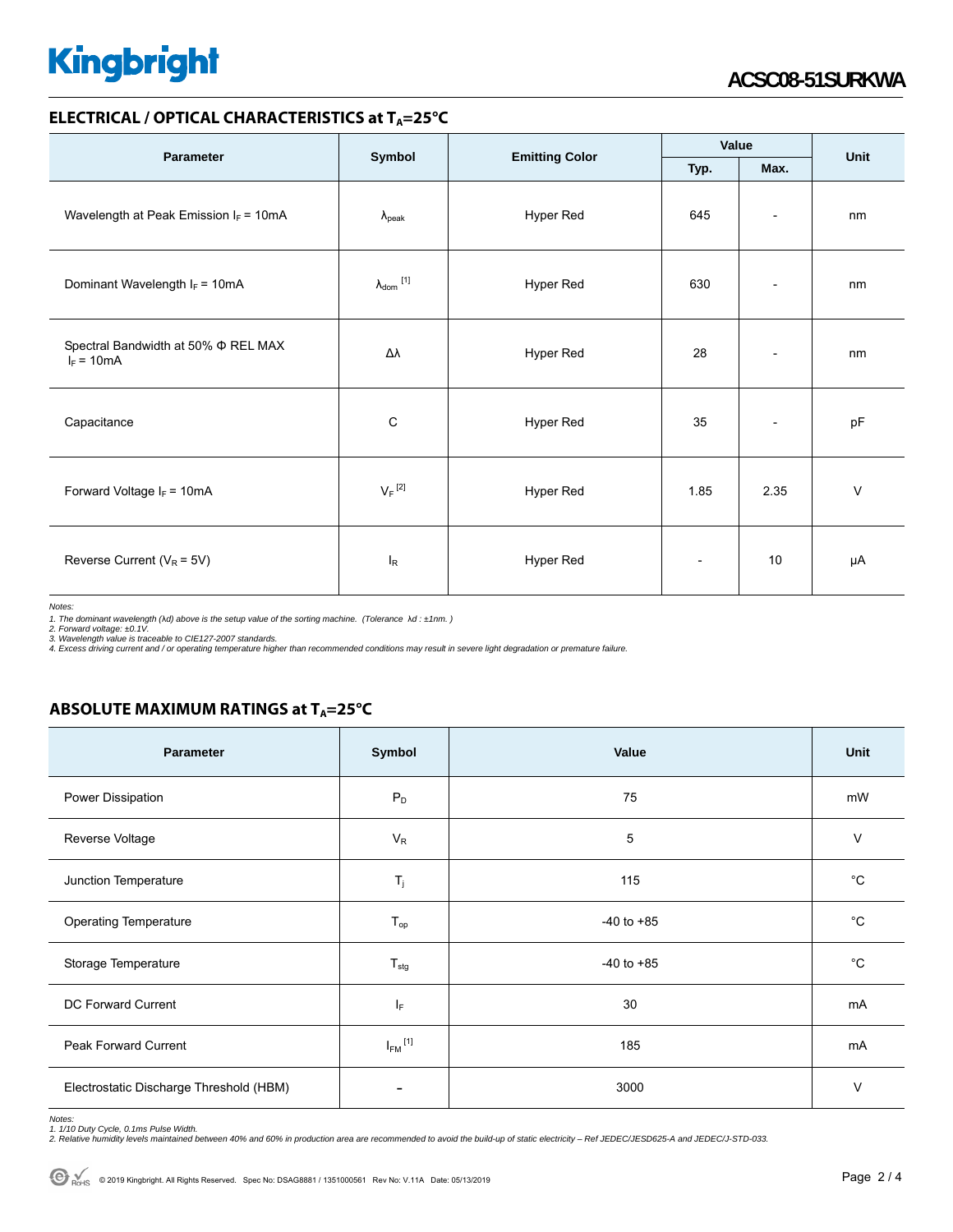### **TECHNICAL DATA**





### **HYPER RED**



#### **REFLOW SOLDERING PROFILE for LEAD-FREE SMD PROCESS**



*Notes:* 

- 
- 1. Don't cause stress to the LEDs while it is exposed to high temperature.<br>2. The maximum number of reflow soldering passes is 2 times.<br>3. Reflow soldering is recommended. Other soldering methods are not recommended as the
- *cause damage to the product.*

**TAPE SPECIFICATIONS** (units: mm)



#### **REEL DIMENSION** (units: mm)